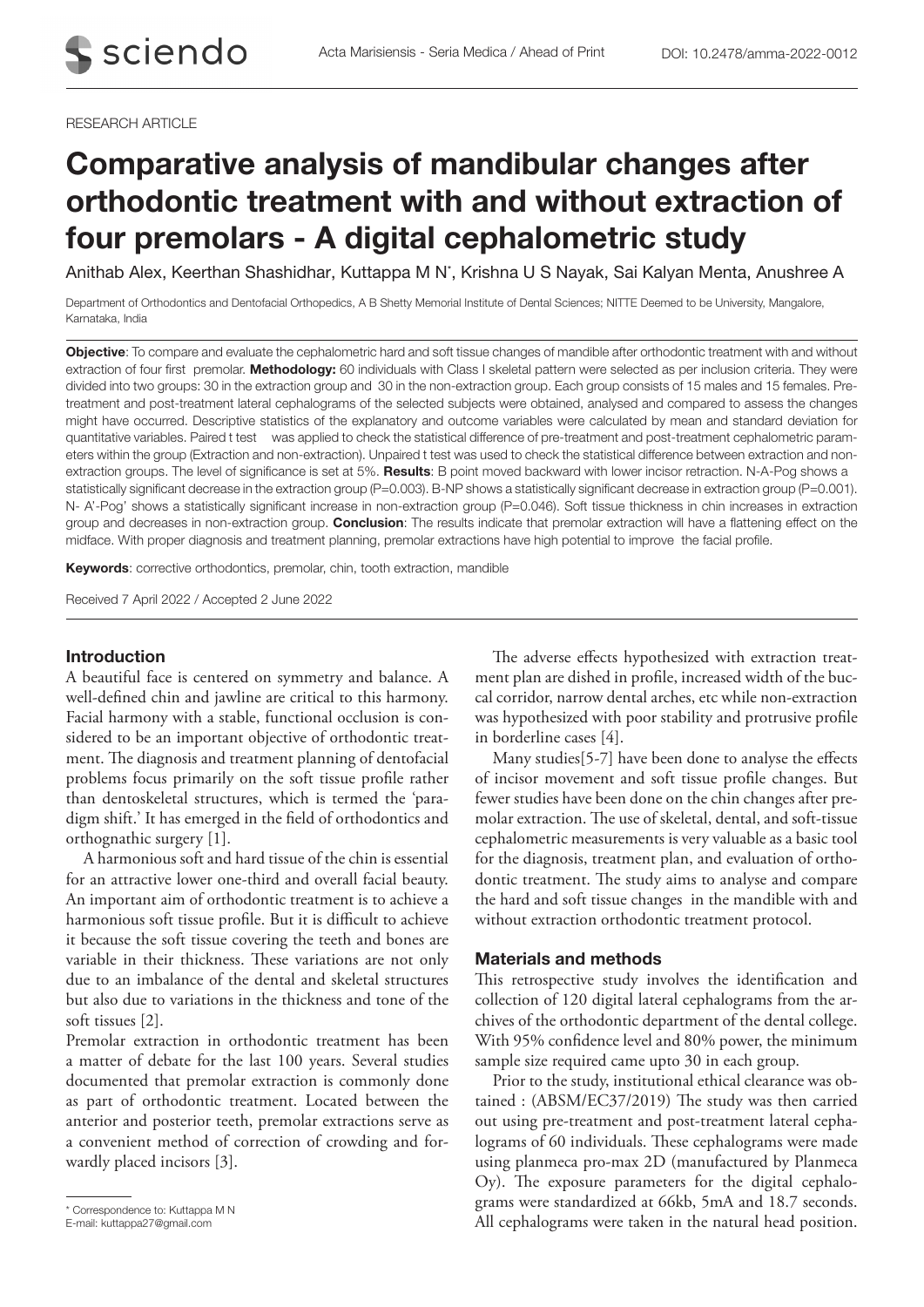They were then divided into 30 in the extraction group and 30 in the non-extraction group. Each group consisting of 15 males and 15 females.

Eight Cephalometric Parameters were measured for each cephalogram using the digital cephalometric software, NEMOCEPH v.12 (Figure 1, 2)

- 1.Angle of Convexity Formed by the intersection of line joining N - Point A and point A – Pogonion
- 2.B-NP Is the linear distance of Point B from a Line Drawn Perpendicular from N Point
- 3.Pog NP Is the linear distance of Pogonion from a Line Drawn Perpendicular from N Point
- 4.SNB The Angle formed by joining point S, N and B

Soft tissue parameters are presented in Figure 3.

- 1.SN-Pog' The angle formed by Joining the points S N and Soft tissue pogonion (P')
- 2.Angle of convexity for soft tissue Formed by the intersection of line joining  $N -$  Soft Tissue point A (A') and Soft Tissue point A (A')– Soft tissue Pogonion (P')
- 3.B'-NP Is the linear distance of Soft Tissue Point B (B') from a Line Drawn Perpendicular from N Point
- 4.Pog'-NP Is the linear distance of Soft Tissue Pog (Pog') from a Line Drawn Perpendicular from N Point.

Cephalometric records of patients with Class I skeletal malocclusion with bimaxillary protrusion were included in the study. Adult patients (20-35 years) who were treated with fixed straight wire appliances (0.022-inch; MBT prescription) and had an average mandibular plane angle (Frankforts Mandibular Plane Angle – 25+/-5 degrees) were included in the study. The selected sample's pre-treatment and post-treatment radiographs were then traced.

Individuals with syndromes and facial deformities, Class II and class III skeletal malocclusion, inter incisal angle above 120°, presence of gross facial asymmetry, individuals with congenital anomalies and missing teeth (except third molars) were excluded from the study. Patients treated with temporary anchorage devices and patients with malocclusion in vertical direction/ history of trauma were also excluded from this study.

#### Statistical analysis

Paired t test was applied to check the statistical difference of pre-treatment and post-treatment cephalometric parameters within the group (Extraction and non-extraction). Unpaired t test was used to check the statistical difference between extraction and non-extraction groups. The level of significance was set at 5%. Data was compared and subjected to statistical analysis using Version 20 of the statistical package for social sciences (SPSS INC, Chicago, Illinois, USA).



Fig. 1. Cephalometric Tracing on Nemoceph Software



Fig. 2. Cephalometric hard tissue measurement; 1: Angle of Convexity 2: B-NP 3: Pog-NP 4: SNB



Fig. 3. Cephalometric soft tissue measurements; 1: SN-Pog', 2: Angle of convexity for soft tissue, 3: B'-NP, 4: Pog'-NP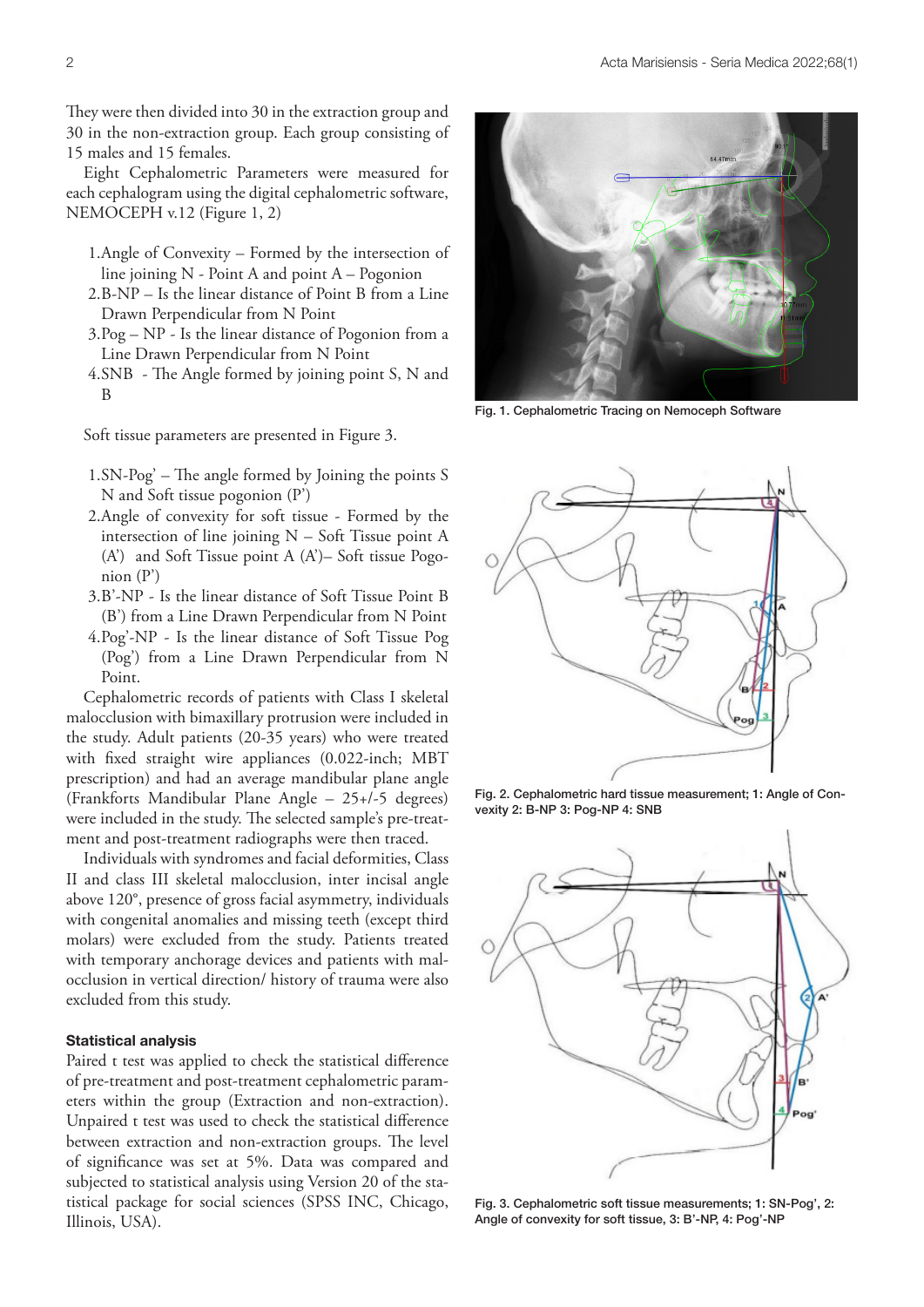## **Results**

The present study was undertaken with the aim of comparing and evaluating the cephalometric hard and soft tissue changes in mandible after orthodontic treatment with and without extraction of four first premolars.

Table 1 shows the comparison of the pre and post cephalometric parameters within the group (Extraction and Non-extraction)

Table 2 shows the comparison of the cephalometric parameters between the groups (extraction and non-extraction) at different time intervals (Pre and Post Treatment)

The mean angular changes in B point represented by the SNB angle were relatively the same in both groups of extraction and non-extraction. SNB values were slightly higher in pre-treatment values of non-extraction group (81.57  $\pm$ 3.5) as compared to post-treatment values (81.17±3.31). Similarly, SNB values were slightly higher in pre-treatment values of extraction group (80.93±3.54) as compared to post treatment values (80.63±3.45). Paired t-test showed no statistically significant difference in both non-extraction (P=0.15) and extraction group (P=0.107). Unpaired t-test showed no statistically significant difference in both pre  $(p=0.48)$  and  $post(p=0.54)$  time intervals between non-extraction and extraction group.

The angle of convexity represented by N-A-Pog were slightly higher in the pre-treatment value of non-extrac-

tion group  $(6±3.78)$  as compared to post treatment values (5.30±3.51) In extraction group Pre-treatment N-A-Pog values were slightly higher (7.20±3.12) as compared to post treatment values (6.17±2.96). Paired t test showed no statistically significance in non-extraction group (p=0.12) and in extraction group showed statistically significant difference. (P=0.003). Unpaired t test showed no statistically significant difference in both pre  $(p=0.18)$  and  $post(p=0.3)$ time intervals between non-extraction and extraction group.

The mean changes of point B represented by B-NP were higher in the pre-treatment non-extraction group [-1.88] ± 5.85] compared with post-treatment values [-2.03 ± 5.99]. In extraction group, the mean value is higher in pretreatment [-2.43± 4.91] compared to post-treatment value [-3.79 ±4.63]. The paired t test showed no statistically significant difference in non-extraction [P=0.84] and statistically significant difference in extraction group [P=0.001]. Unpaired t test showed no statistically significant difference in both pre  $(p=0.69)$  and  $post(p=0.20)$  time intervals between non-extraction and extraction group.

The mean changes in the pogonion represented with Pog-NP were higher in the post-treatment non-extraction group  $[-0.57 \pm 6.28]$  compared with pre-treatment values  $[-0.83\pm6.29]$ . In extraction group the mean value is higher in post treatment group [-2.27±5.90] compared to the pre-

Table 1. Comparison Of The Pre And Post Cephalometric Parameters Within The Groups (Extraction And Non-Extraction) Using Paired Sample t-test (\*=significant)

| <b>Parameters</b>     | <b>Groups</b>  | <b>Time intervals</b> | N  | <b>Minimum</b> | <b>Maximum</b> | Mean    | S.D  | <b>Mean diff</b> | p value  |
|-----------------------|----------------|-----------------------|----|----------------|----------------|---------|------|------------------|----------|
| SNB<br>(Degrees)      | Non-extraction | Pre                   | 30 | 73.0           | 89.0           | 81.57   | 3.50 | 0.4              | 0.15     |
|                       |                | Post                  | 30 | 73.0           | 87.0           | 81.17   | 3.31 |                  |          |
|                       | Extraction     | Pre                   | 30 | 73.0           | 86.0           | 80.93   | 3.54 | 0.3              | 0.107    |
|                       |                | Post                  | 30 | 73.0           | 86.0           | 80.63   | 3.45 |                  |          |
| N-A-Pq<br>(Degrees)   | Non-extraction | Pre                   | 30 | 1.0            | 12.0           | 6.00    | 3.78 | 0.7              | 0.12     |
|                       |                | Post                  | 30 | 1.0            | 11.0           | 5.30    | 3.51 |                  |          |
|                       | Extraction     | Pre                   | 30 | 1.0            | 12.0           | 7.20    | 3.12 | 1.03             | $0.003*$ |
|                       |                | Post                  | 30 | 1.0            | 12.0           | 6.17    | 2.96 |                  |          |
| B-NP<br>(mm)          | Non-extraction | Pre                   | 30 | $-16.24$       | 10.40          | $-1.88$ | 5.85 | 0.15             | 0.84     |
|                       |                | Post                  | 30 | $-12.74$       | 11.54          | $-2.03$ | 5.99 |                  |          |
|                       | Extraction     | Pre                   | 30 | $-11.68$       | 6.14           | $-2.43$ | 4.91 | 1.36             | $0.001*$ |
|                       |                | Post                  | 30 | $-11.94$       | 4.20           | $-3.79$ | 4.63 |                  |          |
| Pog-NP<br>(mm)        | Non-extraction | Pre                   | 30 | $-16.92$       | 12.06          | $-83$   | 6.29 | $-0.25$          | 0.79     |
|                       |                | Post                  | 30 | $-13.22$       | 14.01          | $-57$   | 6.28 |                  |          |
|                       | Extraction     | Pre                   | 30 | $-14.10$       | 7.04           | $-2.48$ | 6.12 | $-0.204$         | 0.75     |
|                       |                | Post                  | 30 | $-14.35$       | 7.24           | $-2.27$ | 5.90 |                  |          |
| SN-Pog'<br>(Degrees)  | Non-extraction | Pre                   | 30 | 79.0           | 96.0           | 88.00   | 3.80 | 0.16             | 0.69     |
|                       |                | Post                  | 30 | 80.0           | 99.0           | 87.83   | 3.74 |                  |          |
|                       | Extraction     | Pre                   | 30 | 79.0           | 92.7           | 87.06   | 3.77 | $-0.57$          | 0.16     |
|                       |                | Post                  | 30 | 81.0           | 94.0           | 87.63   | 3.69 |                  |          |
| N-A'-Pq'<br>(Degrees) | Non-extraction | Pre                   | 30 | 6.0            | 25.0           | 14.83   | 4.90 | $-1.4$           | $0.046*$ |
|                       |                | Post                  | 30 | 7.0            | 29.0           | 16.30   | 5.48 |                  |          |
|                       | Extraction     | Pre                   | 30 | 6.0            | 25.0           | 16.47   | 4.95 | 1.00             | 0.12     |
|                       |                | Post                  | 30 | 6.0            | 24.0           | 15.47   | 4.67 |                  |          |
| B'-NP<br>(mm)         | Non-extraction | Pre                   | 30 | $-3.20$        | 21.51          | 9.03    | 5.64 | $-0.24$          | 0.73     |
|                       |                | Post                  | 30 | $-1.23$        | 25.10          | 9.27    | 5.52 |                  |          |
|                       | Extraction     | Pre                   | 30 | $-5.93$        | 17.89          | 8.36    | 6.38 | $-0.21$          | 0.66     |
|                       |                | Post                  | 30 | $-4.10$        | 18.10          | 8.58    | 5.94 |                  |          |
| Pog'-NP<br>(mm)       | Non-extraction | Pre                   | 30 | $-6.63$        | 22.50          | 9.04    | 6.16 |                  | 0.88     |
|                       |                | Post                  | 30 | $-5.29$        | 26.94          | 8.95    | 6.66 | 0.097            |          |
|                       | Extraction     | Pre                   | 30 | $-7.05$        | 18.43          | 7.46    | 6.43 | $-0.81$          | 0.15     |
|                       |                | Post                  | 30 | $-5.19$        | 17.75          | 8.28    | 6.30 |                  |          |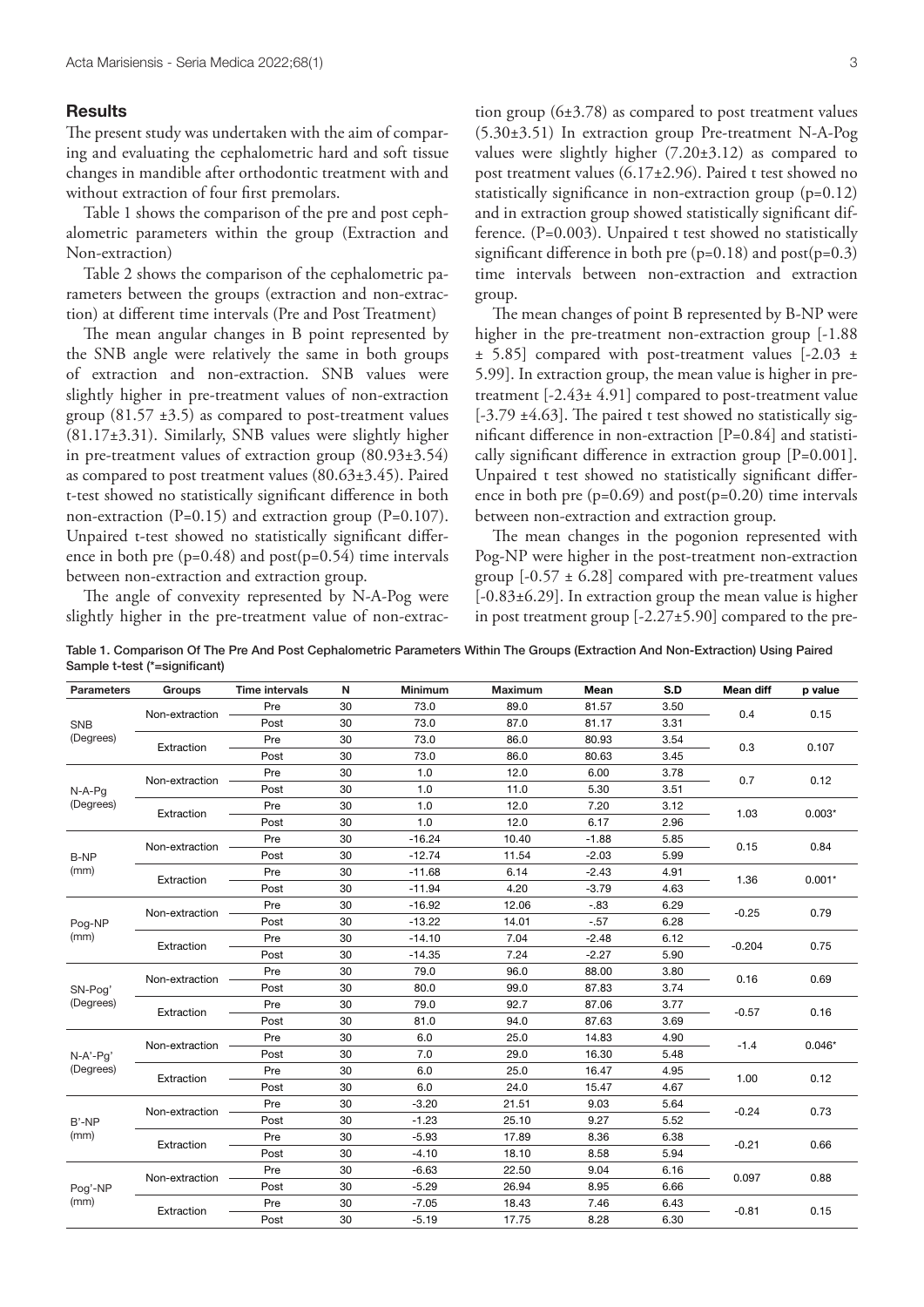| Parameters          | <b>Time intervals</b> | <b>Groups</b>  | N  | <b>Minimum</b> | <b>Maximum</b> | Mean    | S.D  | <b>Mean diff</b> | p-value |
|---------------------|-----------------------|----------------|----|----------------|----------------|---------|------|------------------|---------|
| SNB<br>(Degrees)    | Pre                   | Non-extraction | 30 | 73.0           | 89.0           | 81.57   | 3.50 | 0.63             | 0.48    |
|                     |                       | Extraction     | 30 | 73.0           | 86.0           | 80.93   | 3.54 |                  |         |
|                     | Post                  | Non-extraction | 30 | 73.0           | 87.0           | 81.17   | 3.31 | 0.53             | 0.54    |
|                     |                       | Extraction     | 30 | 73.0           | 86.0           | 80.63   | 3.45 |                  |         |
| N-A-Pq<br>(Degrees) | Pre                   | Non-extraction | 30 | 1.0            | 12.0           | 6.00    | 3.78 | $-1.2$           | 0.18    |
|                     |                       | Extraction     | 30 | 1.0            | 12.0           | 7.20    | 3.12 |                  |         |
|                     | Post                  | Non-extraction | 30 | 1.0            | 11.0           | 5.30    | 3.51 | $-0.86$          | 0.3     |
|                     |                       | Extraction     | 30 | 1.0            | 12.0           | 6.17    | 2.96 |                  |         |
|                     | Pre                   | Non-extraction | 30 | $-16.24$       | 10.40          | $-1.87$ | 5.85 | 0.55             | 0.69    |
| B-NP                |                       | Extraction     | 30 | $-11.68$       | 6.14           | $-2.43$ | 4.91 |                  |         |
| (mm)                | Post                  | Non-extraction | 30 | $-12.74$       | 11.54          | $-2.03$ | 5.99 | 1.76             | 0.20    |
|                     |                       | Extraction     | 30 | $-11.94$       | 4.20           | $-3.79$ | 4.63 |                  |         |
|                     | Pre                   | Non-extraction | 30 | $-16.92$       | 12.06          | $-0.83$ | 6.29 | 1.65             | 0.3     |
| Pog-NP              |                       | Extraction     | 30 | $-14.10$       | 7.04           | $-2.48$ | 6.12 |                  |         |
| (mm)                | Post                  | Non-extraction | 30 | $-13.22$       | 14.01          | $-57$   | 6.28 | 1.7              | 0.28    |
|                     |                       | Extraction     | 30 | $-14.35$       | 7.24           | $-2.27$ | 5.90 |                  |         |
|                     | Pre                   | Non-extraction | 30 | 79.0           | 96.0           | 88.00   | 3.80 | 0.94             | 0.33    |
| SN-Pog'             |                       | Extraction     | 30 | 79.0           | 92.7           | 87.06   | 3.77 |                  |         |
| (Degrees)           | Post                  | Non-extraction | 30 | 80.0           | 99.0           | 87.83   | 3.74 | 0.2              | 0.83    |
|                     |                       | Extraction     | 30 | 81.0           | 94.0           | 87.63   | 3.69 |                  |         |
|                     | Pre                   | Non-extraction | 30 | 6.0            | 25.0           | 14.83   | 4.90 | $-1.6$           | 0.2     |
| N-A'-Pq'            |                       | Extraction     | 30 | 6.0            | 25.0           | 16.47   | 4.95 |                  |         |
| (Degrees)           | Post                  | Non-extraction | 30 | 7.0            | 29.0           | 16.30   | 5.48 | 0.83             | 0.52    |
|                     |                       | Extraction     | 30 | 6.0            | 24.0           | 15.47   | 4.67 |                  |         |
| $B'$ -NP            | Pre                   | Non-extraction | 30 | $-3.20$        | 21.51          | 9.02    | 5.63 | 0.66             | 0.66    |
|                     |                       | Extraction     | 30 | $-5.93$        | 17.89          | 8.35    | 6.37 |                  |         |
| (mm)                | Post                  | Non-extraction | 30 | $-1.23$        | 25.10          | 9.27    | 5.51 | 0.69             | 0.64    |
|                     |                       | Extraction     | 30 | $-4.10$        | 18.10          | 8.58    | 5.94 |                  |         |
| Pog-NP              | Pre                   | Non-extraction | 30 | $-6.63$        | 22.50          | 9.04    | 6.16 | 1.57             | 0.33    |
|                     |                       | Extraction     | 30 | $-7.05$        | 18.43          | 7.46    | 6.43 |                  |         |
| (mm)                | Post                  | Non-extraction | 30 | $-5.29$        | 26.94          | 8.95    | 6.66 | 0.66             | 0.69    |
|                     |                       | Extraction     | 30 | $-5.19$        | 17.75          | 8.28    | 6.30 |                  |         |

Table 2. Comparison Of The Cephalometric Parameters Between The Groups (Extraction And Non-Extraction) At Different Time Intervals (Pre and Post Treatment)Using Unpaired Sample t-test

treatment value of [-2.48±6.12]. The paired t test showed no statistically significant difference in both non-extraction  $[P = 0.79]$  and extraction group  $[P = 0.75]$ . Unpaired t test showed no statistically significant difference in both pre  $(p=0.3)$  and  $post(p=0.28)$  time intervals between nonextraction and extraction group.

The mean changes in the pogonion [Pog] represented by SN-Pog in the non-extraction group, pre-treatment shows higher value [88±3.80] compared with a post-treatment value [87.83±3.74]. In extraction group post treatment shows a higher value [87.63±3.69] compared to pretreatment value of [87.06±3.77]. Paired t test showed no statistically significant difference in both non-extraction [P=0.69] and extraction group [P=0.16]. Unpaired t test showed no statistically significant difference in both pre  $(p=0.33)$  and  $post(p=0.83)$  time intervals between nonextraction and extraction group.

The mean soft tissue convexity represented by N-A'-Pog' in the non-extraction group, post-treatment shows a higher value [16.30±5.48] compared to the pre-treatment value [14.83±4.90]. In extraction group, higher value is shown by pre-treatment group [16.47±4.95] compared to the post-treatment value [15.47±4.67]. Paired t test showed statistically significant results in the non-extraction group  $[P=0.046]$  compared to the extraction group  $[P=0.12]$ . Unpaired t test showed no statistically significant difference in both pre  $(p=0.2)$  and  $post(p=0.52)$  time intervals between non-extraction and extraction group.

The mean changes in soft tissue point B represented by B'-NP in the non-extraction group, post-treatment shows higher value [9.27±5.52] compared with pre-treatment value [9.03±5.64]. In extraction group, post-treatment shows higher value [8.58±5.94] compared to pre-treatment value [8.36±6.38]. Paired t test showed no statistically significant results in non-extraction group  $[P=0.73]$ and in extraction group [P=0.66]. Unpaired t test showed no statistically significant difference in both pre (p=0.66) and post(p=0.64) time intervals between non-extraction and extraction group.

The mean changes in the pogonion represented by Pog-NP in the non-extraction group, pre-treatment shows higher values [9.04±6.16] compared to the post-treatment value [8.95±6.66]. In extraction group, post-treatment shows higher value [8.28±6.30] compared with pre-treatment value [7.46±6.43]. Paired t test showed no statistically significant difference in both non-extraction [P=0.88] and extraction group  $[P=0.15]$ . Unpaired t test showed no statistically significant difference in both pre (p=0.33) and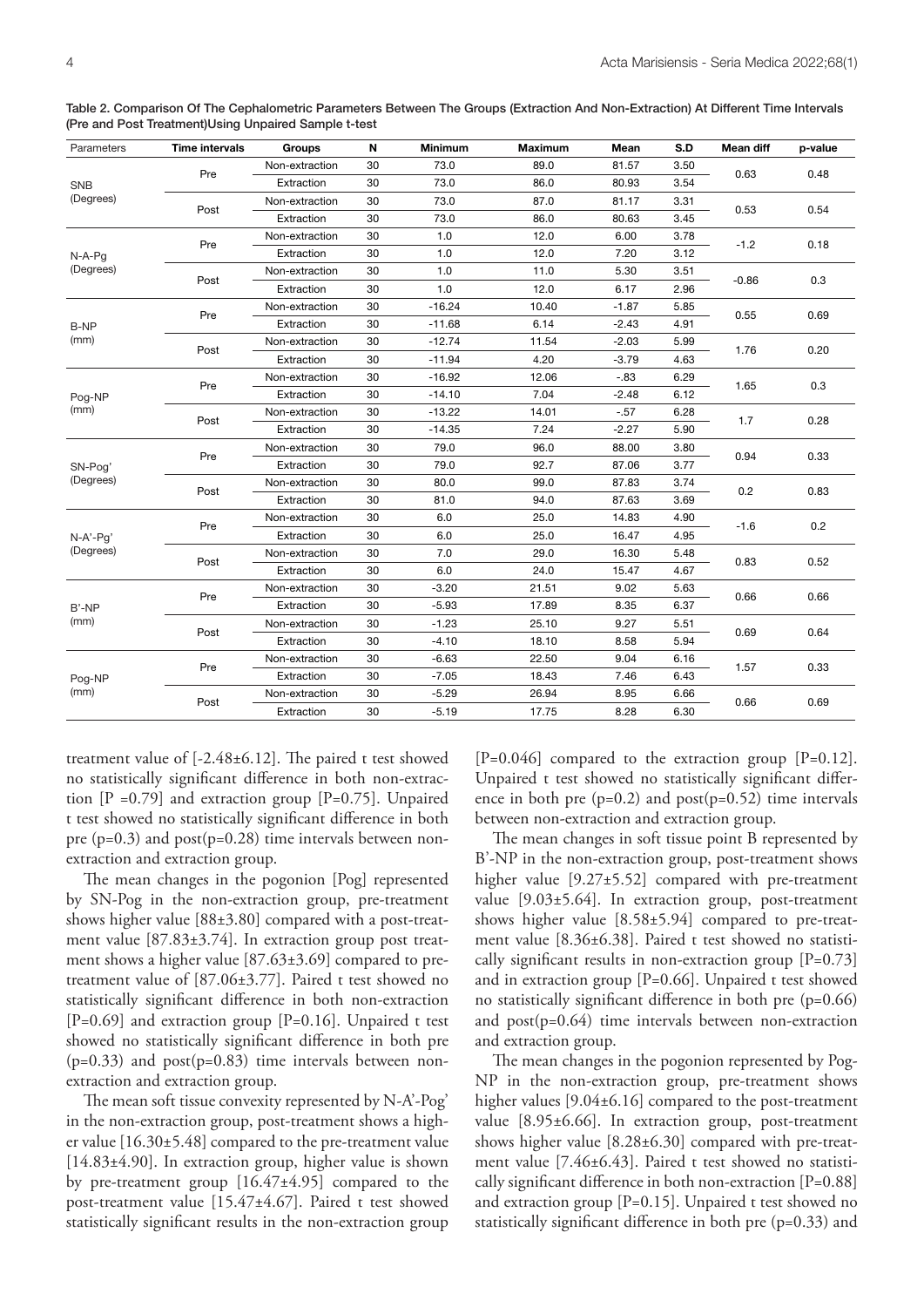post(p=0.69) time intervals between non-extraction and extraction group.

## **Discussion**

Dento-facial problems have a negative impact on the patient's self-esteem. Various studies have been conducted on the dimensions of individual components of face and its impact on facial beauty. These components include lip profile [8], lip thickness [9], over jet [10], gingival contour [11] and anterior teeth alignment [12]. Premolar extraction and its impact on facial aesthetics is a controversial subject. Several studies prove that premolar extraction does not negatively influence the facial aesthetics [13] while others have proven otherwise .The present study aims to compare the hard and soft tissue changes in the mandible after orthodontic treatment with and without the extraction of all four first premolar. Standard cephalometry was used for the analysis of hard and soft tissue changes in the mandible of patients treated with and without premolar extraction.

The mean changes in point B represented by SNB angle in this study showed decreased value in the extraction group compared to non-extraction group but was statistically insignificant. Our study showed a reduction of 0.3 degrees in post-treatment value when compared with pre-treatment value. The decrease in SNB angle can be attributed to the retraction of point B associated with incisor retraction [14]. A study done by Erdinc et al. [15] showed that the extraction group shows a mean reduction of 0.31degrees in post treatment value when compared to the pre-treatment value. Similar results were seen in our study. Non extraction group showed a mean increase of 0.3 degrees in post treatment value when compared to the pre-treatment value. In our study non-extraction group showed a mean reduction of 0.4 degrees in post treatment value when compared to the pre-treatment value. A study done by Shashidhar et al. [16] in skeletal class II malocclusion stated that the mean post treatment value of SNB showed a reduction of 0.65 degrees when compared with the pre-treatment value. The statistically significant decrease in the SNB angle indicated that there was a potential worsening of the patient's profile. The reason for decrease in SNB angle could be attributed to clockwise rotation of the mandible.

Skeletal convexity represented by N-A-Pog was decreased in both non-extraction group and extraction group in our study. The mean post treatment value of N-A-Pog shows a reduction of 1.03 degrees in the extraction group when compared to the pre-treatment values, and was statistically significant. Comparison of pre-treatment and post treatment values in non-extraction group showed a mean reduction of 0.7 degrees and showed no statistically significant difference. A study done by Faruk Ayhan Baciftci et al [17] showed that the skeletal convexity decreased after orthodontic correction. Another study done by Hosseinzadeh -Nik et al. [18] showed similar results. A decrease in

skeletal convexity showed that extraction treatment does bring about flattening of the midface.

The skeletal changes in Point B represented by B-NP showed decreased post-treatment value when compared with the pre-treatment value in both extraction and non-extraction group. Comparison of pre-treatment and post-treatment values in extraction group showed a mean difference of 1.36 mm and was statistically significant. Comparison of pre-treatment and post-treatment values in non-extraction group showed a mean difference of 0.7 mm and showed no statistically significant difference. Comparison of extraction and non-extraction group also showed no statistically significant difference. A Study done by J N Sharma [11] stated that skeletal Point B was retracted by 2.1 mm after orthodontic correction with four premolar extractions. The retraction of point B was attributed to the retraction of mandibular incisors and resultant remodeling of point B. Another study done by Rasha Al Abdwani et al [19] showed that for every 10º change in the mandibular incisor inclination there was an average change of 0.3 mm in point B in horizontal plane. Shashidhar et al [16] reported a mean increase of 1.1 mm in the post treatment extraction group when compared to the pre-treatment group which was statistically significant in their study.

The mean changes in the pogonion represented by Pog-NP showed a very minimal increase in the post-treatment value when compared with the pre-treatment value in extraction and non-extraction group. Non extraction group showed a slight increase with a mean value of -0.25 mm when compared to the pre-treatment value. Extraction group showed a slight increase in post treatment value compared to the pre-treatment value with a mean value of -0. 204 mm. These values were of no statistical significance. Comparison of pre-treatment and post-treatment values of extraction and non-extraction group showed no statistically significant values. A study done by Hosseinzadeh -Nik et al. [18] showed an increased value in extraction group with a mean difference of 0.06 mm. This was similar to our results. An increased value in N-Pog shows that the facial profile does not worsen after orthodontic treatment with extraction. Contrary to our results, Shashidhar et al. [16] reported a mean increase of 1mm in the post-treatment group when compared to the pre-treatment group. The values were of statistical significance in their study. However, they assessed the effects of premolar extraction in Class 2 Div 1 subjects and that could be the reason why their results were contrary to ours.

The mean angular changes in the pogonion represented by SNPog' showed decreased value in the non-extraction group and slight increased value in the extraction group when compared between pre-treatment and post treatment values. Non extraction group showed a mean difference of 0.16mm in post-treatment value when compared with the pre-treatment value. Extraction group showed a mean difference of -0.57 mm in post treatment value when compared to the pre-treatment value. Comparison between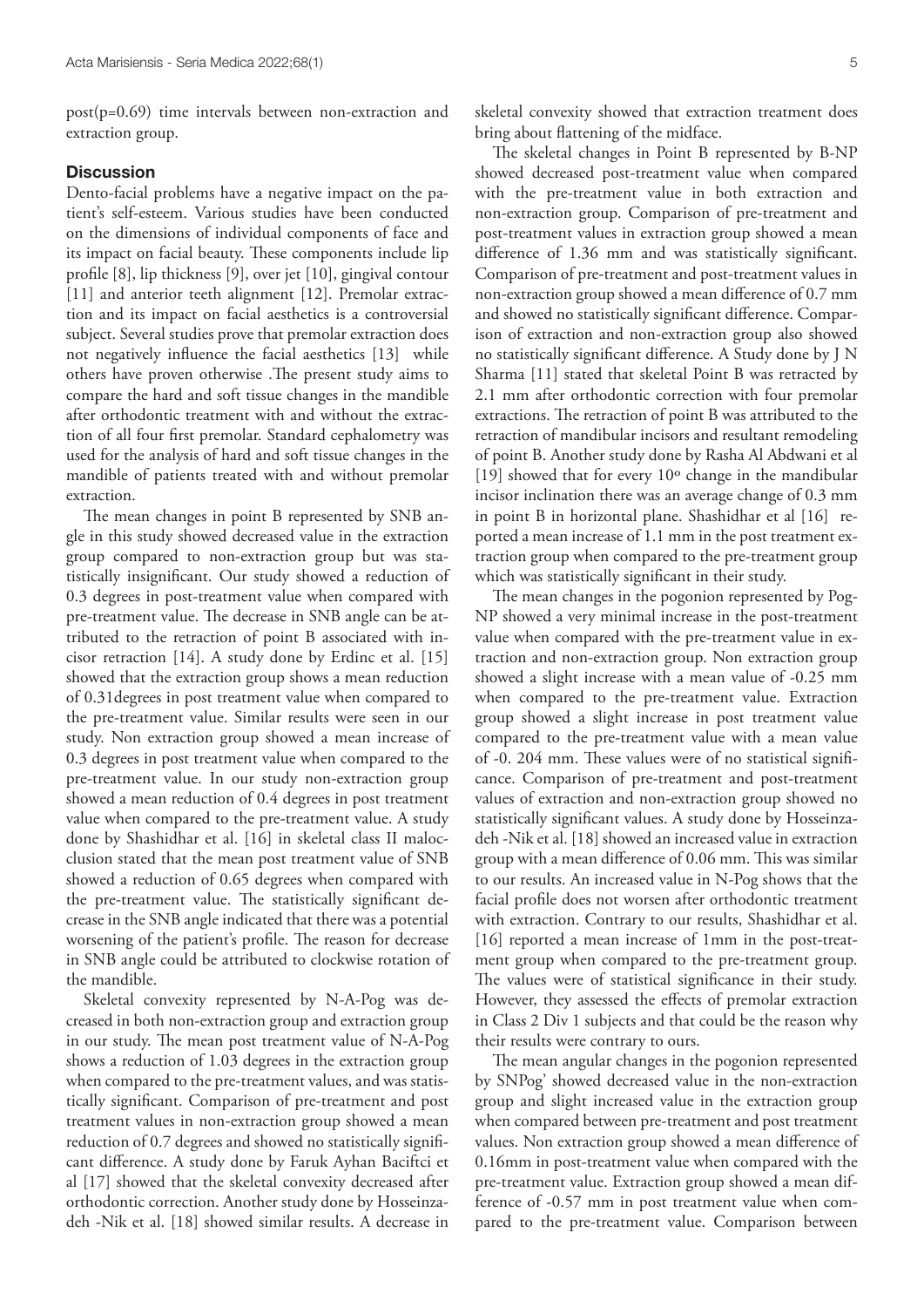pre-treatment and post-treatment value of extraction and non-extraction group showed no statistically significant difference. Comparison of extraction and non-extraction group showed increased value in the non-extraction group. But these values were not statistically significant. A study done by Hosseinzadeh -Nik et al. [18] showed a decrease in post treatment value when compared with pre-treatment value in non-extraction and extraction group. In our study a slight increase of value in extraction group denotes that the facial profile was not significantly affected with extraction.

The mean changes in soft tissue convexity represented by N-A'-Pog' showed a decrease in post-treatment value when compared to the pre-treatment values in both extraction and non-extraction group, but was statistically significant only in the non-extraction group. Comparison between extraction and non-extraction group showed no statistically significant results. A study done by Benedito V Freitas et al [1] showed decrease in facial convexity angle in non-extraction group and slight increase in facial convexity in extraction group. Our study showed an increase in post treatment value in non-extraction group with a mean difference of -1.4 degree when compared to the pre-treatment value. This value was of statistical significance. The extraction group showed a decrease in value in post treatment group with a mean difference of 1 degree when compared to the pre-treatment value. This value was of no statistical significance. A study done by Dimitrios Konstantonis [20] evaluated borderline cases and shows a decreased value in post treatment extraction group with a mean difference of -0.52 degree when compared to the pre-treatment value. Non extraction group showed a slight decrease in value with a mean difference of -0.01 degree in post treatment group when compared to pre-treatment value. These values were of no statistical significance. In our study the soft tissue angle of convexity decreased in the extraction group which means extraction will bring about flattening of midface.

The mean soft tissue Point B changes represented by B'- NP showed slight increase in post treatment value when compared with pre-treatment value both in extraction and non-extraction group. The pre-treatment and post treatment B'-NP value in extraction group and non-extraction group showed no statistically significant results. Comparison between non-extraction and extraction group also showed no statistically significant results. A study done by Sharma [14] on A and B points in the hard and soft tissue after extraction of four first premolars and incisor retraction showed that Point B and Point B' were retracted by 2.1 mm and 1.2 mm respectively. Kachiwala et al [21] studied the facial soft tissue changes in female patients with extraction of premolars and stated that B' Point had no significant changes after treatment. Our study showed .22 mm of mean forward positioning of B' point in extraction group. The relaxation of mentalis muscle after orthodontic correction could be the cause of increased soft tissue thickness. RN Singh [2] evaluated the soft tissue

contour of chin pre and post treatment and after 5 years of completion of orthodontic treatment with extraction. The study concluded that the overall soft tissue thickness from B point to menton increased.

Mean soft tissue pogonion changes represented by Pog'- Np showed decrease in the value in non-extraction group and increase in the value in extraction group when compared between pre-treatment and post treatment values. There was no statistically significant difference between extraction and non-extraction group. A study done by AB Rathod et al [22] showed that in the extraction group there was increase of soft tissue chin. The study shows that maxillary incisor retraction tends to relieve the muscle tension around chin region and thereby increase the soft tissue thickness around the chin. It was similar to the findings in our study where in the decrease in the thickness in the non-extraction group denotes that the strain is further increased probably due to increased proclination of incisors.

#### **Conclusions**

The following conclusions can be made from this study

- 1. The mandible showed a reduction in the SNB angle when compared to the pre-treatment values which can be attributed to the remodeling of point B because of retraction of the incisors.
- 2. Skeletal convexity of the face represented by N-A-Pg showed a decrease in value in post treatment cases, confirming that extraction treatment does bring about flattening of the midface.
- 3. Point B moved backward with lower incisor retraction.
- 4. Soft tissue thickness of the chin increases in extraction group and decreases in non-extraction group.
- 5. Soft tissue point B shows a slight forward movement in both the extraction and non-extraction groups

#### Author Contributions

AA - Conceptualization, Data curation, Formal Analysis, Investigation, Methodology, Validation, Visualization, Writing – original draft, Writing – review & editing.

KS - Investigation, Methodology, Project administration, Resources, Writing – review & editing.

MN - Conceptualization, Data curation, Investigation, Methodology, Project administration, Resources, Software, Supervision, Validation, Visualization, Writing – original draft, Writing – review & editing.

US - Conceptualization, Data curation, Project administration, Supervision, Validation, Visualization, Writing – original draft, Writing – review & editing

SK - Data curation, Resources, Writing – original draft, Writing – review & editing.

AA - Investigation, Methodology, Resource, Writing – review & editing.

## Conflict of interest

None to declare.